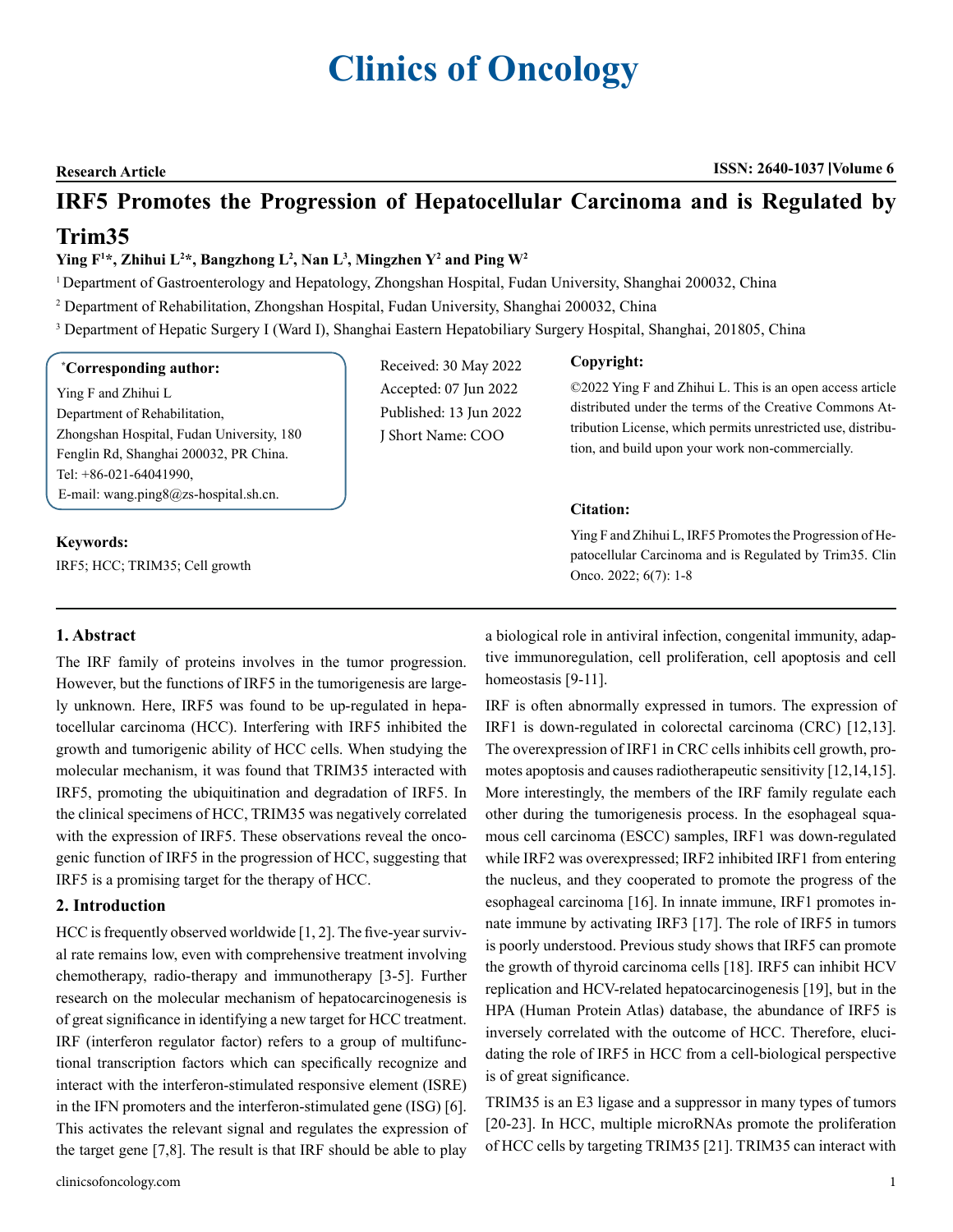PKM2 to inhibit the glycolysis and tumorigenic ability of HCC cells [23,24]. The expression of TRIM35 and PKM2 in HCC predicts the prognosis for HCC patients [23,24]. To further elucidating the functions of TRIM35 in HCC, the proteins interacting with TRIM35 were predicted using the STRING database. IRF5 is one of the potential proteins to interact with TRIM35. In the present work, the abundance of IRF5 in HCC was studied. In addition, the role of IRF5 in HCC cells and the regulating effect of TRIM35 on IRF5 were also examined.

#### **3. Materials and Methods**

#### **3.1. Cell culture**

The HepG2, Huh7 and QGY cells were obtained from the Cell Bank, Chinese Academy of Sciences. The cells were cultured in DMEM medium with 10% fetal bovine serum (FBS) and antibiotics (100 U/mL of penicillin and 100 µg/ml of streptomycin). Cells were in a constant temperature incubator ( $5\%$  CO<sub>2</sub>,  $37^{\circ}$ C). Lipofectamine 8000 was used for the cell transfection.

#### **3.2. Clinical samples**

The clinical samples were collected from the Shanghai Eastern Hepatobiliary Surgery Hospital after the study was approved by their Ethics Committee. All of the patients have signed the consent form.

#### **3.3. Immunohistochemistry (IHC)**

The array of HCC tissues was provided by the Shanghai Eastern Hepatobiliary Surgery Hospital. Dewaxing, rehydration and antigen recovery in the 100°C EDTA solution were done. Then, the activity of endogenous peroxidase was blocked. Before being incubated with the IRF5 antibody (Sigma, HPA046700, 1:100) at 4°C overnight, the tissue sections were washed with PBS. On the next day, before being incubated with secondary antibody at room temperature for 1h, the tissue sections were washed with PBS. The signal was developed using 3,3,0-diaminobenzidine (DAB), and the nucleus were stained using hematoxylin. Both the staining intensity and protein expression level were automatically scored by the Vectra 2.0 system.

#### **3.4. qPCR**

RNA was extracted with TRIzol (Invitrogen) and reversely transcribed into cDNA using the PrimeScript™ RT kit (Takara) according to the instructions. qPCR was performed using The SYBR Green kit and CFX96 real-time fluorescent quantitative PCR detection system (Bio-Rad, Richmond, CA, USA). The levels of the transcripts were calculate using the 2−ΔΔCt method. The primer sequences for IRF5 were: Forward primer, 5'-tgtgcccttaacaagagccg-3'; Reverse primer, 5'-ctctgtgaggctcaggcttg-3'.

#### **3.5. Western blot**

The cells were cleaned twice with PBS, and lysed on ice with the RIPA Lysis buffer, which contains the protease inhibitor and phosphatase inhibitor. The supernatant was collected after the cell lysis was centrifuged, and the protein concentration was quantified using the BCA protein detection kit. An equal amount of protein was taken for the SDS-PAGE analysis. After separation, the protein was transferred onto the PVDF membrane and incubated with a specific primary antibody at 4°C overnight. Then, the membrane was incubated with the HRP-conjugated secondary antibody for 1-2h. The immune signal was detected with a chemiluminescence reagent (Milliwell, WBKLS0050), and analyzed with Image Lab software. The primary antibodies used in this experiment were as follows: IRF5 (Sigma, HPA046700, 1:100), tubulin (Santa Cruz Biotechnolog, sc-5286, 1:4000), Flag (Sigma, F9291; 1:3,000), HA(Sigma, H3663, 1:2000), TRIM35 (Sigma, HPA019647, 1:100), Ubiquitin (proteintech, 10201-2-AP, 1:1000).

# **3.6. CCK8**

Cells were seeded into a 96-well plate, and each well contained 1000 cells. 18 hours later, cells were incubated with a fresh medium containing 10% CCK8 for 2 hours. Then, OD450 nm was evaluated. The measurement was performed on day 1, 3, 5 and 7, respectively.

# **3.7. Edu assay**

Cells were seeded into a 96-well plate, and each well contained 1000 cells. 18 hours later, the proliferation was evaluated with the Cell-Light EdU Apollo567 In Vitro Kit (RiboBio, C10310-1). Photos were taken by the fluorescent microscope for analysis.

# **3.8. Soft agar assay**

When the confluence reached 60-70%, the cells were digested, and a cell suspension was prepared. Lower-layer gel (20% FBS, 40% 2×RPMI1640 (Basal Medium Eagle) 40% 1.25% Agar) was prepared. 400μL of gel was added to each well in the 24-well plate. The 24-well plate with the gel was placed in an incubator at 37°C. The gel was solidified for later use. Upper-layer gel (25% FBS, 37.5% 2×RPMI1640, 37.5% 1% Agar, 0.8% 2mM L-glutamine) was prepared and mixed evenly with the cell suspension. 400μl (containing 1000 cells) was added to each well and placed in a constant temperature incubator ( $37^{\circ}$ C,  $5\%$  CO<sub>2</sub>) for two weeks. 5 fields were selected randomly under the microscope for colonies counting.

#### **3.9. Immunoprecipitation**

In order to detect the interaction between exogenous IRF5 (Flag-IRF5) and TRIM35 (HA-TRIM35), the Flag-IRF5 and HA-TRIM35 plasmids were transferred into 293T. 48h after transfection, the cells were lysed with an IP lysis buffer (50mM Tris-HCl, pH 8.0, 150mM NaCl, 1 %NP-40, protease and phosphatase inhibitor), with the supernatant collected. The beads coupling anti-Flag antibody (Sigma, A2220) were added to the supernatant for incubation overnight at  $4^{\circ}$ C. The next day, the beads were washed 3 times in wash buffer (50mM Tris-HCl (pH 8.0), 150mM NaCl, 1%NP-40), with 1×loading buffer added, heated at 100°C for 5min, and then the supernatant was taken for western blot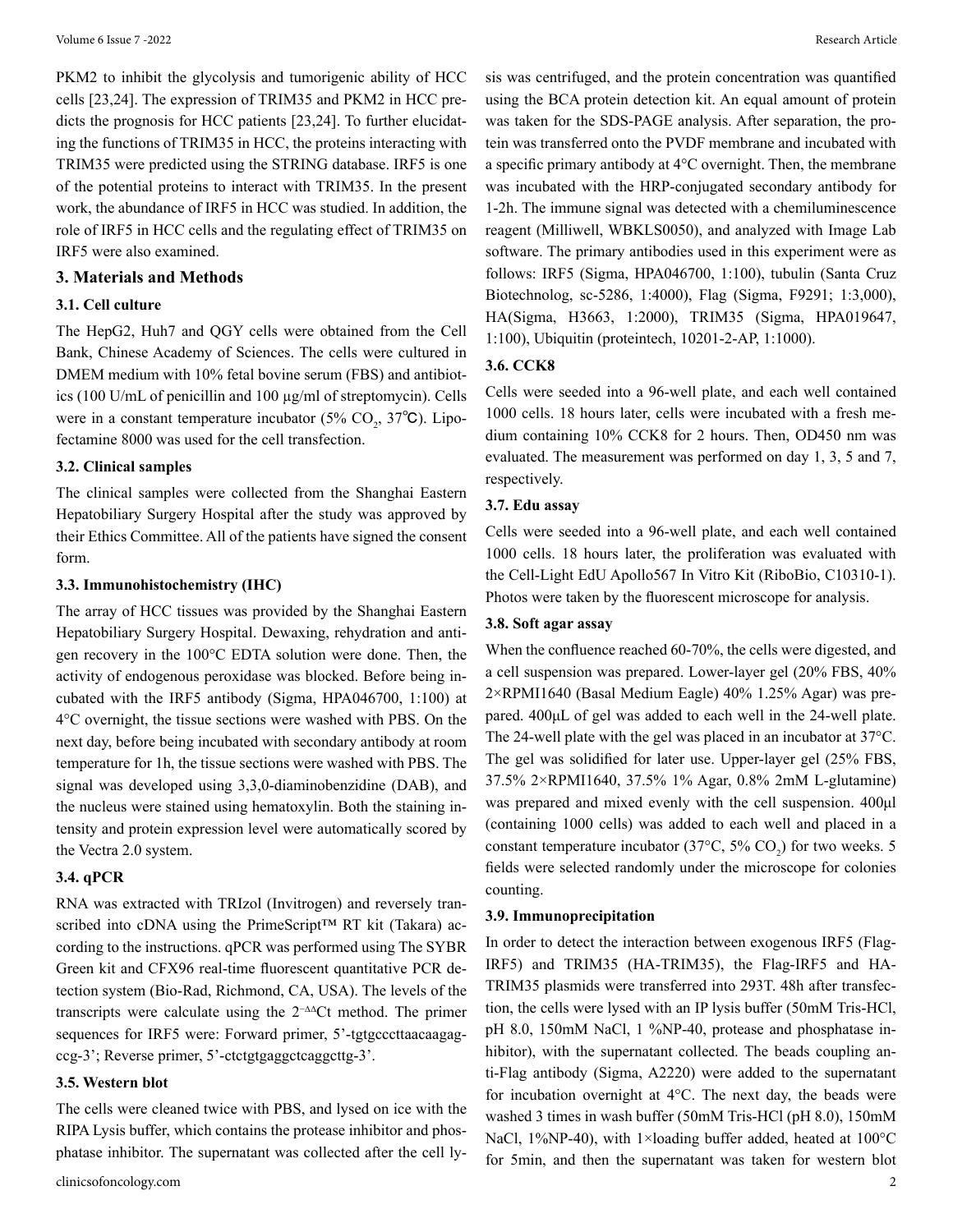analysis. To detect whether there was any interaction between the endogenously expressed IRF5 and TRIM35 in HCC cells, an IP lysis buffer containing protease and a phosphatase inhibitor was sued for lysis. An equal amount of protein was taken, and 0.25μg of IRF5 antibody was added for incubation overnight at 4°C. The next day, 40μL of Protein A/G beads (bimake, B23202) was added for another incubation overnight at 4°C. The beads were washed for 3 times with the wash buffer, and then 1×loading buffer was added for western blotting analysis.

#### **3.10. Data statistics**

Data was expressed as mean  $\pm$  SD. The data were analyzed using the *t* test. A survival curve was plotted by the Kaplan-Meier method, while the log-rank test was used for analysis. GraphPad Prism 8 and SPSS 17.0 were used for statistical analysis.

#### **3. Results**

### **3.1. IRF5 is overexpressed in HCC**

To study the abundance of IRF5, the transcripts of IRF5 in HCC tissues and matched adjacent non-cancerous tissues were measured. It was found that the levels of IRF5 transcripts in the cancer tissues were higher than that in normal tissues (Figure 1A). When the levels of IRF5 mRNA in the tumors was compared with that of IRF5 in the paired adjacent tissues, higher levels of IRF5 mRNA in the tumor tissues were observed (Figure 1B). After this, the protein levels of IRF5 were measured. In the tested HCC tissues, the level of IRF5 protein was relatively high (Figure 1C). Moreover, the results were verified using immunohistochemistry staining (Figure 1D). In the Human Protein Atlas database, IRF5 expression is inversely correlated with the outcome of HCC (Figure 1E). These observations indicate that IRF5 might be important for the HCC development.



#### **Figure 1: IRF5 expression is upregulated in hepatocellular carcinoma.**

(A) The levels of IRF5 mRNA in 30 cancer samples (cancer) and 30 adjacent tissues (normal) were examined by qPCR. 18S, internal control. The Ct values (18S-IRF5) were plotted on the ordinate and analyzed. (B) The mRNA levels of IRF5 in paired cancer tissues (cancer) and non-cancerous tissues (normal) were analyzed. (C) The levels of IRF5 protein in 5 cancerous tissues (C) and paired non-cancerous tissues (N) were examined by Western blotting. (D) The levels of IRF5 protein in the tumor samples and adjacent non-cancerous tissue was examined by IHC. (E) Mining the HPA database and analyzing the correlation between IRF5 transcripts and the HCC outcome.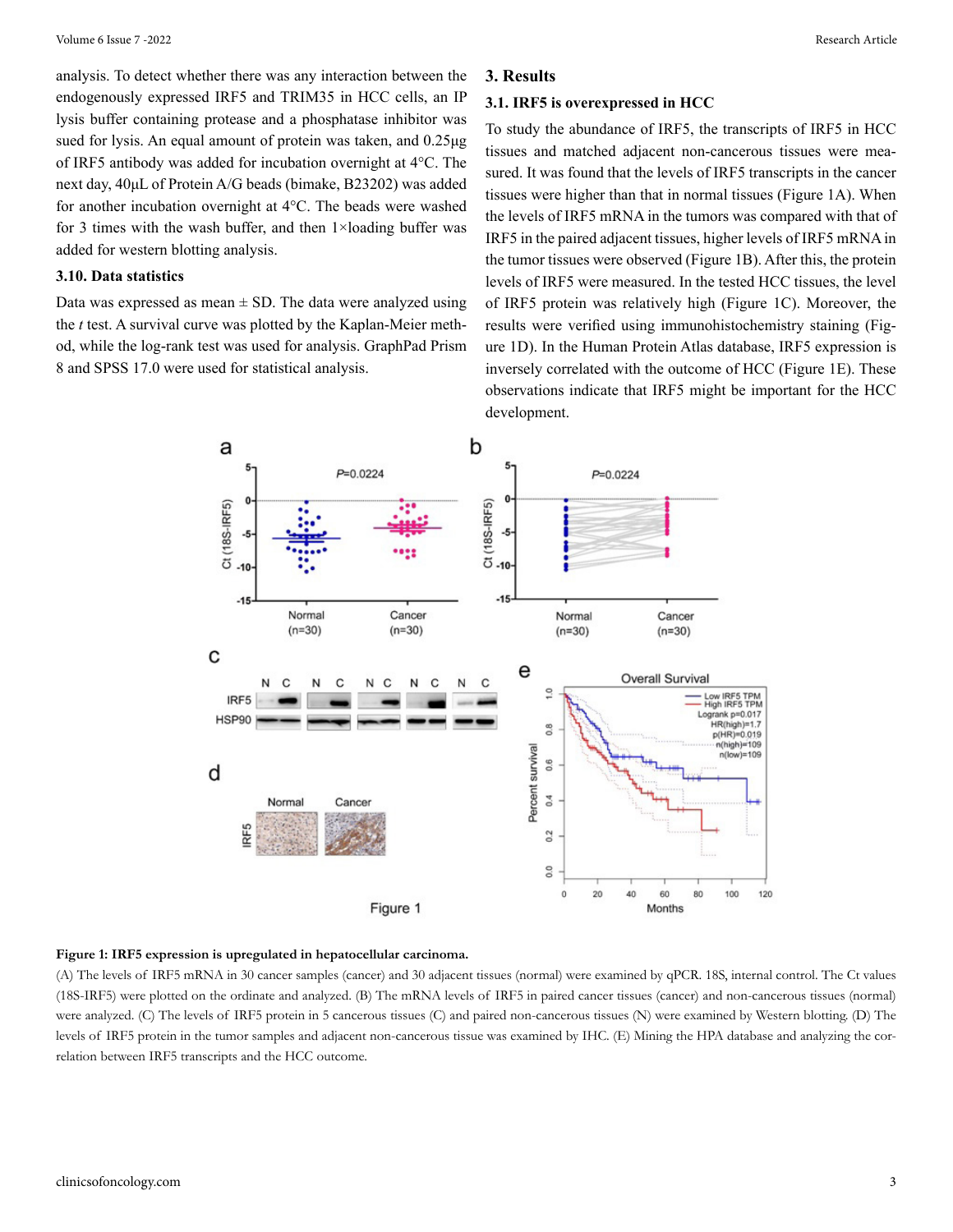# **3.2. IRF5 promotes the growth and colony formation of HCC cells**

To study the IRF5's functions, exogenous IRF5 was forced expressed in Huh7 and HepG2 cells, allowing the functions of IRF5 in cell growth to be detected (Figure 2A). In the CCK8 assay, the promotion of the growth was observed upon the overexpression of IRF5 in the HCC cells (Figure 2B). After this, the anchorage-independent growth of HCC cells was evaluated. It shows that the expression of IRF5 promoted the anchorage-independent growth (Figure 2C-D). IRF5 in Huh7 and QGY cells was then interfered

with two shRNA sequences (Figure 3A). It was found that the growth of HCC cells in the liquid medium were inhibited after the expression of IRF5 was down-regulated (Figure 3B). Moreover, down-regulation of IRF5 impaired the growth of HCC cells on the soft agar (Figure 3C-D). Cell growth is the result of apoptosis and proliferation. The effect of the expression of IRF5 on the proliferation was detected by means of an EdU assay. The results showed that silencing IRF5 impaired the proliferation of HCC cells (Figure 3E-F).



**Figure 2: IRF5 promotes the growth of hepatocellular carcinoma cells.** 

(A) The exogenous Flag-IRF5 was forced expressed in Huh7 and HepG2 cells, and examined using western blot. (B) Cell growth was evaluated with CCK8. (C-D) The anchorage-independent growth of HCC cells was examined after the overexpression of IRF5. The colonies were counted and statistically analyzed.

\*, *P*<0.05; \*\*, *P*<0.01.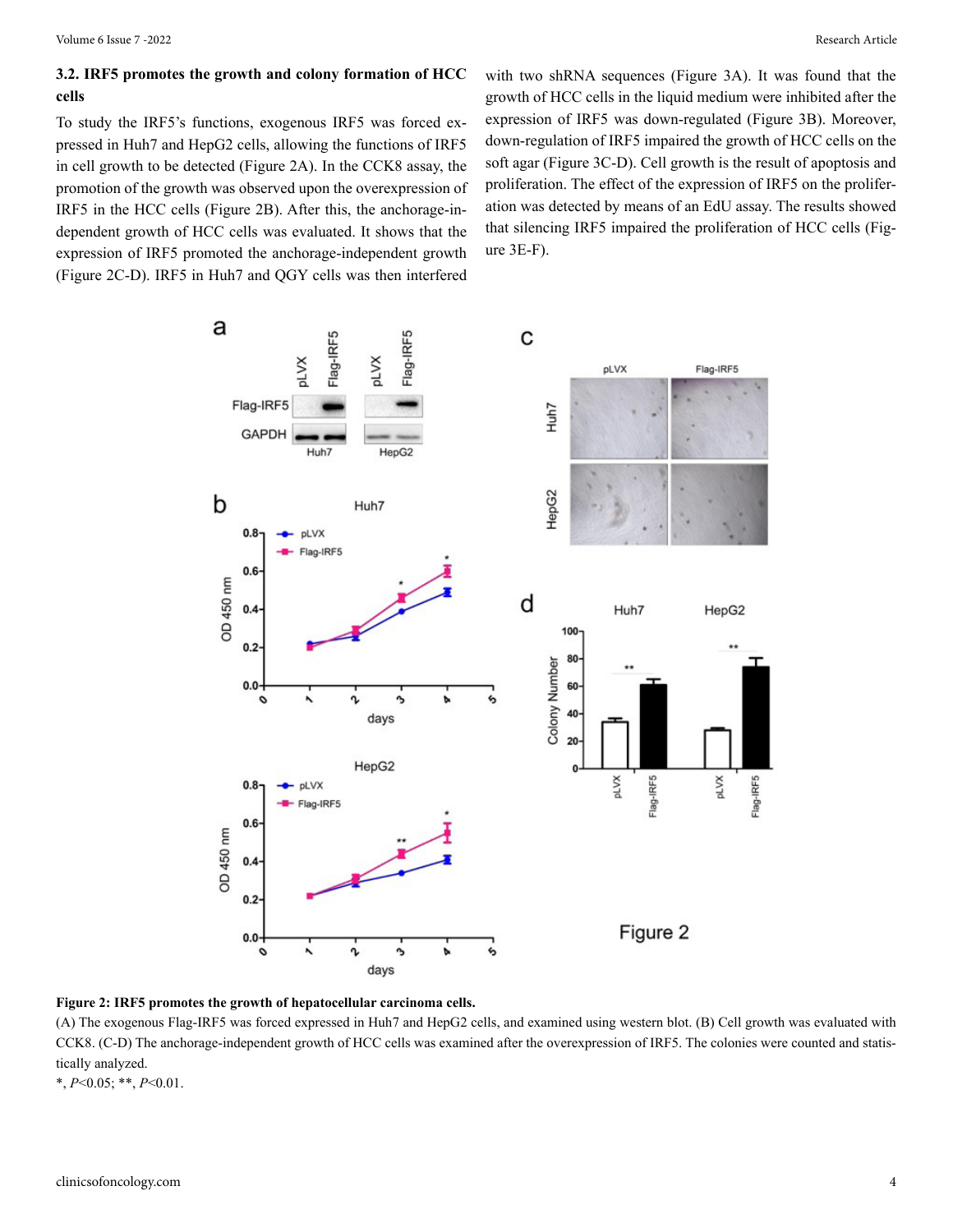

#### **Figure 3: Silencing IRF5 inhibits the proliferation.**

(A) The IRF5 knockdown efficiency was examined with Western blot. (B) Cell growth was analyzed by CCK8 assay. (C-D) The anchorage-independent growth of HCC cells was examined after the knockdown of IRF5. The colonies were counted and statistically analyzed. (E-F) Cell proliferation was analyzed with EdU assay. EdU positively stained cells were counted and statistically analyzed. \*, *P*<0.05; \*\*, *P*<0.01.

#### **3.3. TRIM35 regulates the stability of the IRF5 protein**

In order to study the regulation of IRF5 in HCC, the proteins interacting with IRF5 were searched with the help of STRING database. The results showed that IRF5 interacted with the E3 ubiquitin ligase TRIM35 (Figure 4A). The binding between IRF5 and TRIM35 was evaluated by means of a co-immunoprecipitation assay (CO-IP). In Huh7 and HepG2 cells, the exogenously expressed HA-TRIM35 interacted with the exogenously expressed Flag-IRF5 (Figure 4B). The CO-IP results also showed that the endogenously expressed IRF5 and TRIM35 in Huh7 cells had formed a complex (Figure 4C). Moreover, TRIM35 promoted the ubiquitination and degradation of IRF5 (Figure 4D).





(A) Mining the STRING database for the binding proteins of TRIM35. (B) The binding of ectopically expressed HA-TRIM35 and Flag-IRF5 was examined using immunoprecipitation assay in Huh7 cells. (C) The binding of endogenously expressed TRIM35 and IRF5 was examined using immunoprecipitation assay in Huh7 cells. (D) The levels of the ubiquitinated IRF5 by TRIM35 were elevated.

clinicsofoncology.com 5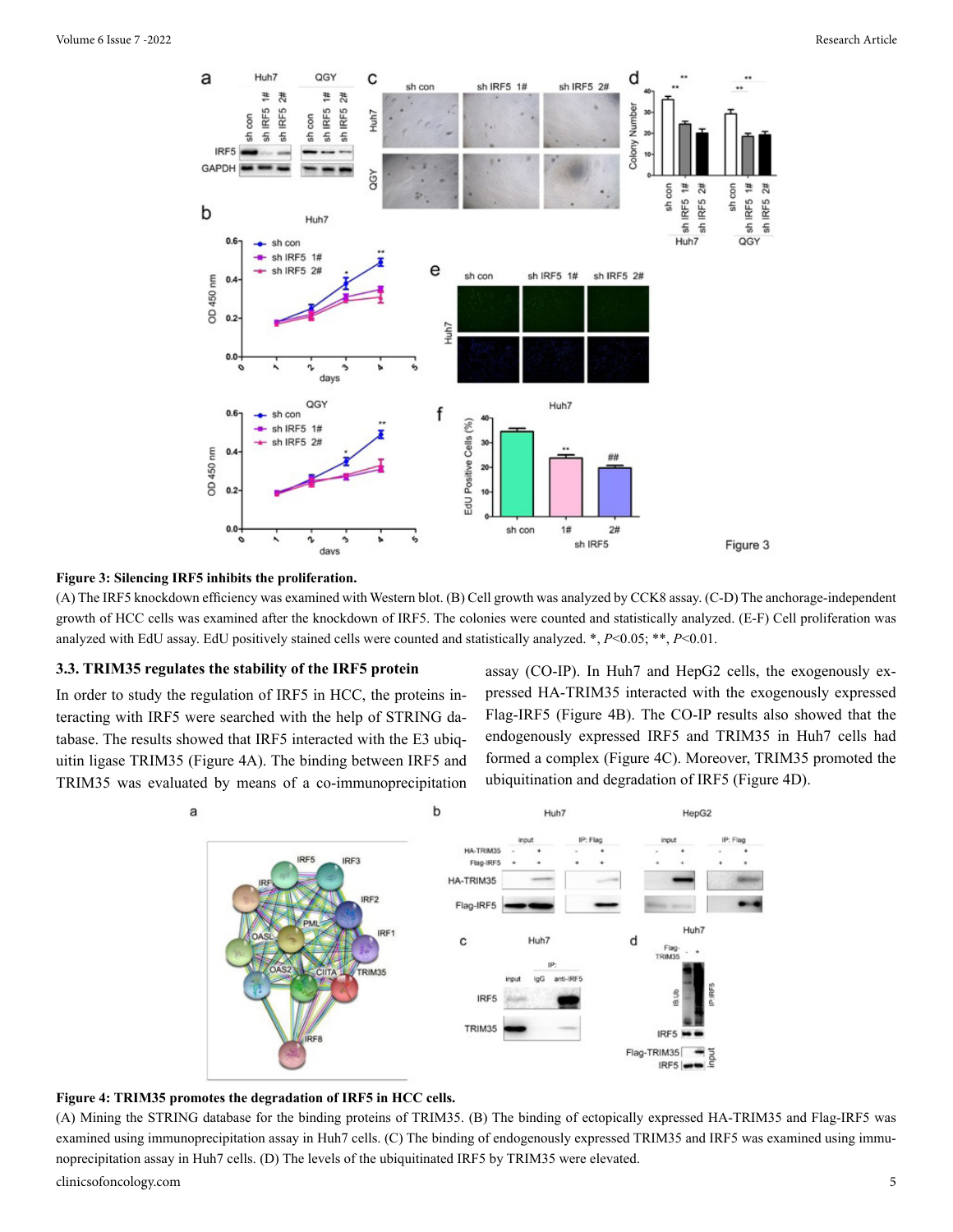# **3.4. TRIM35 is down-regulated in HCC and negatively correlated with the expression of IRF5**

The expression of TRIM35 in HCC was analyzed using a publicly available database. The cBioportal database shows that TRIM35 is deleted in HCC (Figure 5A). The HPA database shows that the expression of TRIM35 is positively correlated with the HCC outcome (Figure 5B). The levels of TRIM35 mRNA remained lower in cancerous tissues (Figure 5C). The level of IRF5 protein and TRIM35 protein in 20 cases of HCC was then measured by means of immunocytochemistry (IHC). The negative correlation between their expression was observed (Figure 5D). The level of IRF5 protein was high in the HCC tissue with low-expressed TRIM35 (Figure 5D).



**Figure 5: The expression of TRIM35 and IRF5 was negatively correlated in HCC.**

(A) Mining the cBioportal database for the mutation, amplification and deletion of TRIM35 in HCC. (B) Mining the HPA database to analyze the correlation between TRIM35 mRNA level and survival. (C) The levels of TRIM35 mRNA were evaluated by qPCR. 18S, internal control. The Ct values (18S-IRF5) were plotted on the ordinate and analyzed. (D) The correlation between the expression of IRF5 and TRIM35 in the clinical HCC tissues was analyzed. The protein levels of IRF5 and TRIM35 in the 20 HCC tissues were examined using IHC and scored.

#### **4. Discussion**

It has been reported that IRF5 inhibits the replication of HCV, suggesting that it may also inhibit HCV-related HCC progression [19]. But in the HPA database, IRF5 is inversely correlated with the outcome of HCC patients. Therefore, further evidence is needed to clearly support the oncogenic roles of IRF5 in HCC. It was seen that the levels of IRF5 mRNA and protein were up-regulated in HCC, and that IRF5 expression accelerated the growth and colony formation of HCC cells. TRIM35 was low-expressed in the HCC specimen, and it promoted the degradation of IRF5 by binding to IRF5; in the clinical tissues, IRF5 expression was reversely correlated with TRIM35 expression. These data indicate that IRF5 is essential for the HCC progression. The most important finding from this study is that IRF5 promotes cell growth. The IRF family of proteins, such as IRF1 and IRF2, have been proven to have completely opposite effects on the growth of ESCC [16]. IRF8 promotes the proliferation of acute myelocytic leukemia (AML) cells [25]. This shows that the IRF protein family have a regulating effect on the growth of tumor cells. In addition, the IRF family interferes with tumor progression by reshaping the tumor immunity microenvironment. For example, the GM/CSF/IRF5 pathway enhances antitumor immunity by activating the Type 1 T-cell response [26]. This indicates that IRF proteins can regulate tumorigenesis via different mechanisms. This study reveals the ubiquitination of IRF5 by TRIM35. Up to date, IRF5 is rarely to be post-transcriptionally modified. IRF5 can be acetylated by histone acetyltransferase (HAT)[27]. The ubiquitination of IRF5 can be catalyzed by pellino-1, which helps M1 macrophages regulate obesity [28]. The results of this study show that TRIM35 mediates the degradation of IRF5. Coincidentally, many of the existing studies show that TRIM35 can also regulate the interferon signaling pathways. The findings of this study further support the previous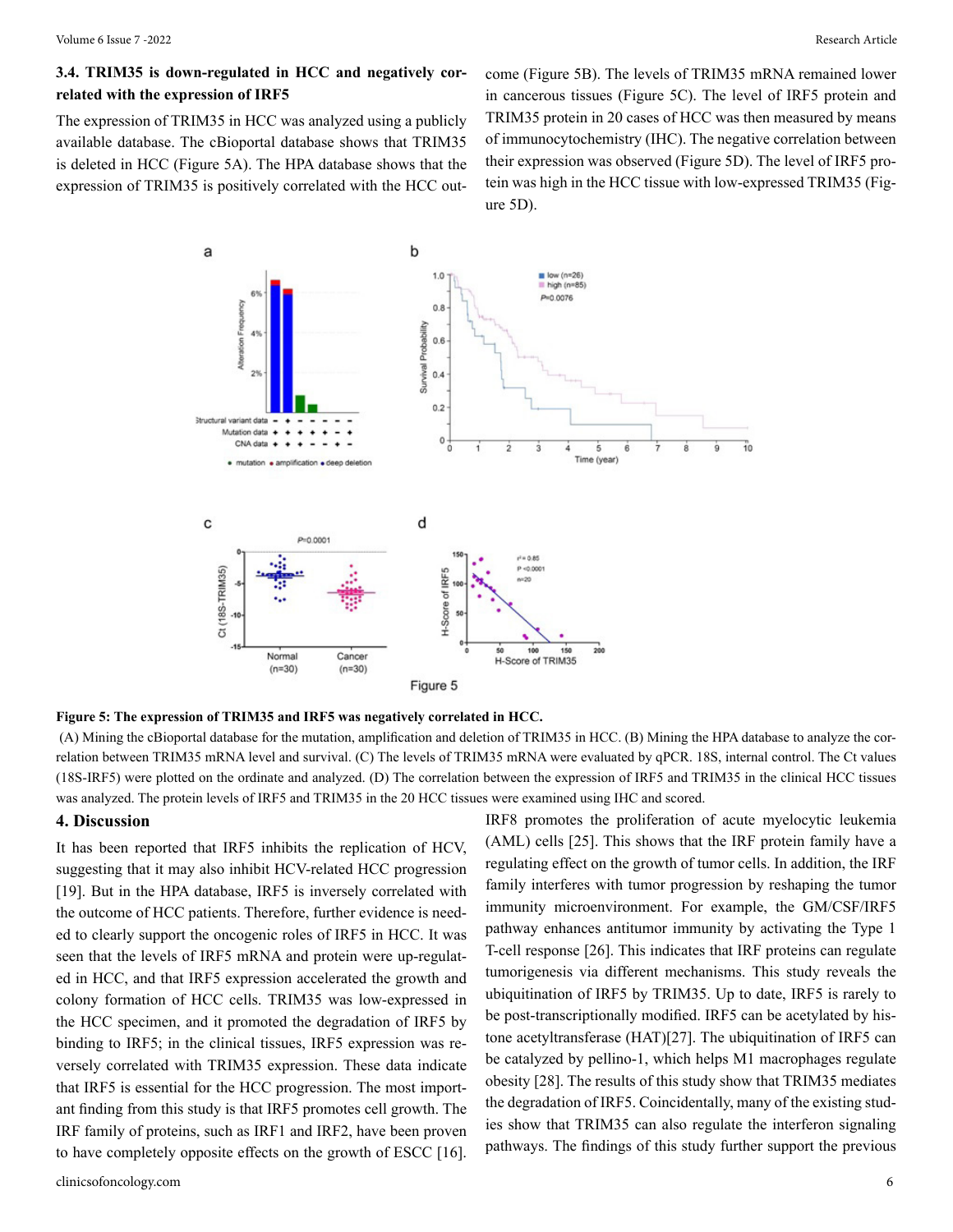# **5. Acknowledgement**

Not applicable.

# **6. Disclosure of Conflict of Interests**

No potential conflict of interest was reported by the author(s).

# **7. Funding**

This work was supported by foundation of Shanghai Institute of Rehabilitation with Integrated Western and Chinese Traditional Medicine (082)

# **8. Data Availability**

The data supporting the results reported in the manuscript can be acquired by the corresponding author.

# **9. Ethics Statement**

All patients participated in this study have signed informed consent, and this research was approved by the Ethics Committee of Shanghai Eastern Hepatobiliary Surgery Hospital.

# **10. Author Contribution**

Fang Ying and Lu Zhihui collected the clinical tissues, performed the IHC staining, and studied the molecular mechanisms; Liu Bangzhong performed the CCK8 assay; Yang Mingzhen performed the soft agar assay; Li Nan provided the clinical tissues; Wang Ping conceived and designed the experiments, analyzed the data, reviewed drafts of the paper, and approved the final draft.

# **11. Consent for Publication**

All authors agreed to the publication of the manuscript.

# **References**

- 1. [Llovet JM, Kelley RK, Villanueva A, Singal AG, Pikarsky E,](https://pubmed.ncbi.nlm.nih.gov/33479224/) [Roayaie S, et al. Hepatocellular carcinoma. Nature reviews Disease](https://pubmed.ncbi.nlm.nih.gov/33479224/)  [primers. 2021; 7\(1\): 6.](https://pubmed.ncbi.nlm.nih.gov/33479224/)
- 2. [Craig AJ, Von Felden J, Garcia-Lezana T, Sarcognato S, Villanueva](https://pubmed.ncbi.nlm.nih.gov/31792430/)  [A. Tumour evolution in hepatocellular carcinoma. Nature reviews](https://pubmed.ncbi.nlm.nih.gov/31792430/) [Gastroenterology & hepatology. 2020; 17\(3\): 139-152.](https://pubmed.ncbi.nlm.nih.gov/31792430/)
- 3. Dickson I. Liver cancer: A new drug target for hepatocellular carcinoma. Nature reviews Gastroenterology & hepatology. 2016; 13: 375.
- 4. [Duffy AG, Greten TF. Liver cancer: Regorafenib as second-line](https://pubmed.ncbi.nlm.nih.gov/28174418/) [therapy in hepatocellular carcinoma. Nature reviews Gastroenterol](https://pubmed.ncbi.nlm.nih.gov/28174418/)[ogy & hepatology 2017; 14\(3\): 141-142.](https://pubmed.ncbi.nlm.nih.gov/28174418/)
- 5. Fan ST. Hepatocellular carcinoma--resection or transplant? Nature reviews Gastroenterology & hepatology. 2012; 9: 732-737.
- 6. [Hacker H, Tseng PH, Karin M. Expanding TRAF function: TRAF3](https://pubmed.ncbi.nlm.nih.gov/21660053/)  [as a tri-faced immune regulator. Nature reviews Immunology 2011;](https://pubmed.ncbi.nlm.nih.gov/21660053/) [11\(7\): 457-468.](https://pubmed.ncbi.nlm.nih.gov/21660053/)
- 7. [Morales DJ, Lenschow DJ. The antiviral activities of ISG15. Jour](https://pubmed.ncbi.nlm.nih.gov/24095857/)[nal of molecular biology. 2013; 425: 4995-5008.](https://pubmed.ncbi.nlm.nih.gov/24095857/)
- 8. [Potu H, Sgorbissa A, Brancolini C. Identification of USP18 as an](https://pubmed.ncbi.nlm.nih.gov/20068173/)

[important regulator of the susceptibility to IFN-alpha and drug-in](https://pubmed.ncbi.nlm.nih.gov/20068173/)[duced apoptosis. Cancer research. 2010; 70\(2\): 655-665.](https://pubmed.ncbi.nlm.nih.gov/20068173/)

- 9. [Dhawan T, Zahoor MA, Heryani N, Workenhe ST, Nazli A, Kaushic](https://pubmed.ncbi.nlm.nih.gov/33419081/) [C. TRIM26 Facilitates HSV-2 Infection by Downregulating Antivi](https://pubmed.ncbi.nlm.nih.gov/33419081/)[ral Responses through the IRF3 Pathway. Viruses. 2021; 13\(1\): 70.](https://pubmed.ncbi.nlm.nih.gov/33419081/)
- 10. [Du Z, Whitt MA, Baumann J, Garner JM, Morton CL, Davidoff AM,](https://www.ncbi.nlm.nih.gov/pmc/articles/PMC3422054/) [et al. Inhibition of type I interferon-mediated antiviral action in hu](https://www.ncbi.nlm.nih.gov/pmc/articles/PMC3422054/)[man glioma cells by the IKK inhibitors BMS-345541 and TPCA-1.](https://www.ncbi.nlm.nih.gov/pmc/articles/PMC3422054/) [Journal of interferon & cytokine research : the official journal of](https://www.ncbi.nlm.nih.gov/pmc/articles/PMC3422054/) [the International Society for Interferon and Cytokine Research 2012;](https://www.ncbi.nlm.nih.gov/pmc/articles/PMC3422054/) [32\(8\): 368-377.](https://www.ncbi.nlm.nih.gov/pmc/articles/PMC3422054/)
- 11. [Kroetz DN, Allen RM, Schaller MA, Cavallaro C, Ito T, Kunkel SL,](https://pubmed.ncbi.nlm.nih.gov/26709698/)  [et al. Type I Interferon Induced Epigenetic Regulation of Macro](https://pubmed.ncbi.nlm.nih.gov/26709698/)[phages Suppresses Innate and Adaptive Immunity in Acute Respira](https://pubmed.ncbi.nlm.nih.gov/26709698/)[tory Viral Infection. PLoS pathogens. 2015; 11: e1005338.](https://pubmed.ncbi.nlm.nih.gov/26709698/)
- 12. [Xu X, Wu Y, Yi K, Hu Y, Ding W, Xing C, et al. IRF1 regulates the](https://www.ncbi.nlm.nih.gov/pmc/articles/PMC8054637/)  [progression of colorectal cancer via interferoninduced proteins. In](https://www.ncbi.nlm.nih.gov/pmc/articles/PMC8054637/)[ternational journal of molecular medicine. 2021; 47\(6\): 104.](https://www.ncbi.nlm.nih.gov/pmc/articles/PMC8054637/)
- 13. [Hong M, Zhang Z, Chen Q, Lu Y, Zhang J, Lin C, et al. IRF1 inhibits](https://pubmed.ncbi.nlm.nih.gov/30643462/) [the proliferation and metastasis of colorectal cancer by suppressing](https://pubmed.ncbi.nlm.nih.gov/30643462/)  [the RAS-RAC1 pathway. Cancer management and research. 2019;](https://pubmed.ncbi.nlm.nih.gov/30643462/) [11: 369-378.](https://pubmed.ncbi.nlm.nih.gov/30643462/)
- 14. [Karki R, Sharma BR, Lee E, Banoth B, Malireddi RKS, Samir P,](https://pubmed.ncbi.nlm.nih.gov/32554929/) [et al. Interferon regulatory factor 1 regulates PANoptosis to prevent](https://pubmed.ncbi.nlm.nih.gov/32554929/) [colorectal cancer. JCI insight. 2020; 5\(12\): e136720.](https://pubmed.ncbi.nlm.nih.gov/32554929/)
- 15. Ohsugi T, Yamaguchi K, Zhu C, Ikenoue T, Takane K, Shinozaki M, et al. Anti-apoptotic effect by the suppression of IRF1 as a downstream of Wnt/beta-catenin signaling in colorectal cancer cells. Oncogene. 2019; 38: 6051-6064.
- 16. [Wang Y, Liu DP, Chen PP, Koeffler HP, Tong XJ, Xie D, et al. In](https://pubmed.ncbi.nlm.nih.gov/17363571/)[volvement of IFN regulatory factor \(IRF\)-1 and IRF-2 in the forma](https://pubmed.ncbi.nlm.nih.gov/17363571/)[tion and progression of human esophageal cancers. Cancer research.](https://pubmed.ncbi.nlm.nih.gov/17363571/) [2007; 67\(6\): 2535-2543.](https://pubmed.ncbi.nlm.nih.gov/17363571/)
- 17. [Wang J, Li H, Xue B, Deng R, Huang X, Xu Y, et al. IRF1 Promotes](https://pubmed.ncbi.nlm.nih.gov/32878885/) [the Innate Immune Response to Viral Infection by Enhancing the](https://pubmed.ncbi.nlm.nih.gov/32878885/) [Activation of IRF3. Journal of virology. 2020; 94\(22\): e01231-20.](https://pubmed.ncbi.nlm.nih.gov/32878885/)
- 18. [Massimino M, Vigneri P, Fallica M, Fidilio A, Aloisi A, Frasca F, et](https://pubmed.ncbi.nlm.nih.gov/22507190/) [al. IRF5 promotes the proliferation of human thyroid cancer cells.](https://pubmed.ncbi.nlm.nih.gov/22507190/) [Molecular cancer. 2012; 11: 21.](https://pubmed.ncbi.nlm.nih.gov/22507190/)
- 19. [Cevik O, Li D, Baljinnyam E, Manvar D, Pimenta EM, Waris G, et](https://pubmed.ncbi.nlm.nih.gov/29079574/) [al. Interferon regulatory factor 5 \(IRF5\) suppresses hepatitis C virus](https://pubmed.ncbi.nlm.nih.gov/29079574/) [\(HCV\) replication and HCV-associated hepatocellular carcinoma.](https://pubmed.ncbi.nlm.nih.gov/29079574/) [The Journal of biological chemistry. 2017; 292: 21676-21689.](https://pubmed.ncbi.nlm.nih.gov/29079574/)
- 20. [Zhang J, Xu Z, Yu B, Xu J, Yu B. Tripartite motif containing 35](https://pubmed.ncbi.nlm.nih.gov/32293015/)  [contributes to the proliferation, migration, and invasion of lung](https://pubmed.ncbi.nlm.nih.gov/32293015/) [cancer cells in vitro and in vivo. Bioscience reports. 2020; 40\(4\):](https://pubmed.ncbi.nlm.nih.gov/32293015/)  [BSR20200065.](https://pubmed.ncbi.nlm.nih.gov/32293015/)
- 21. [Yao L, Zhou Y, Sui Z, Zhang Y, Liu Y, Xie H, et al. HBV-encod](https://www.ncbi.nlm.nih.gov/pmc/articles/PMC6838411/)[ed miR-2 functions as an oncogene by downregulating TRIM35 but](https://www.ncbi.nlm.nih.gov/pmc/articles/PMC6838411/) [upregulating RAN in liver cancer cells. EBioMedicine. 2019; 48:](https://www.ncbi.nlm.nih.gov/pmc/articles/PMC6838411/) [117-129.](https://www.ncbi.nlm.nih.gov/pmc/articles/PMC6838411/)
- 22. [Chen Z, Lu X, Wang Z, Jin G, Wang Q, Chen D, et al. Co-expression](https://pubmed.ncbi.nlm.nih.gov/25576919/) [of PKM2 and TRIM35 predicts survival and recurrence in hepatocel](https://pubmed.ncbi.nlm.nih.gov/25576919/)[lular carcinoma. Oncotarget. 2015; 6: 2538-2548.](https://pubmed.ncbi.nlm.nih.gov/25576919/)